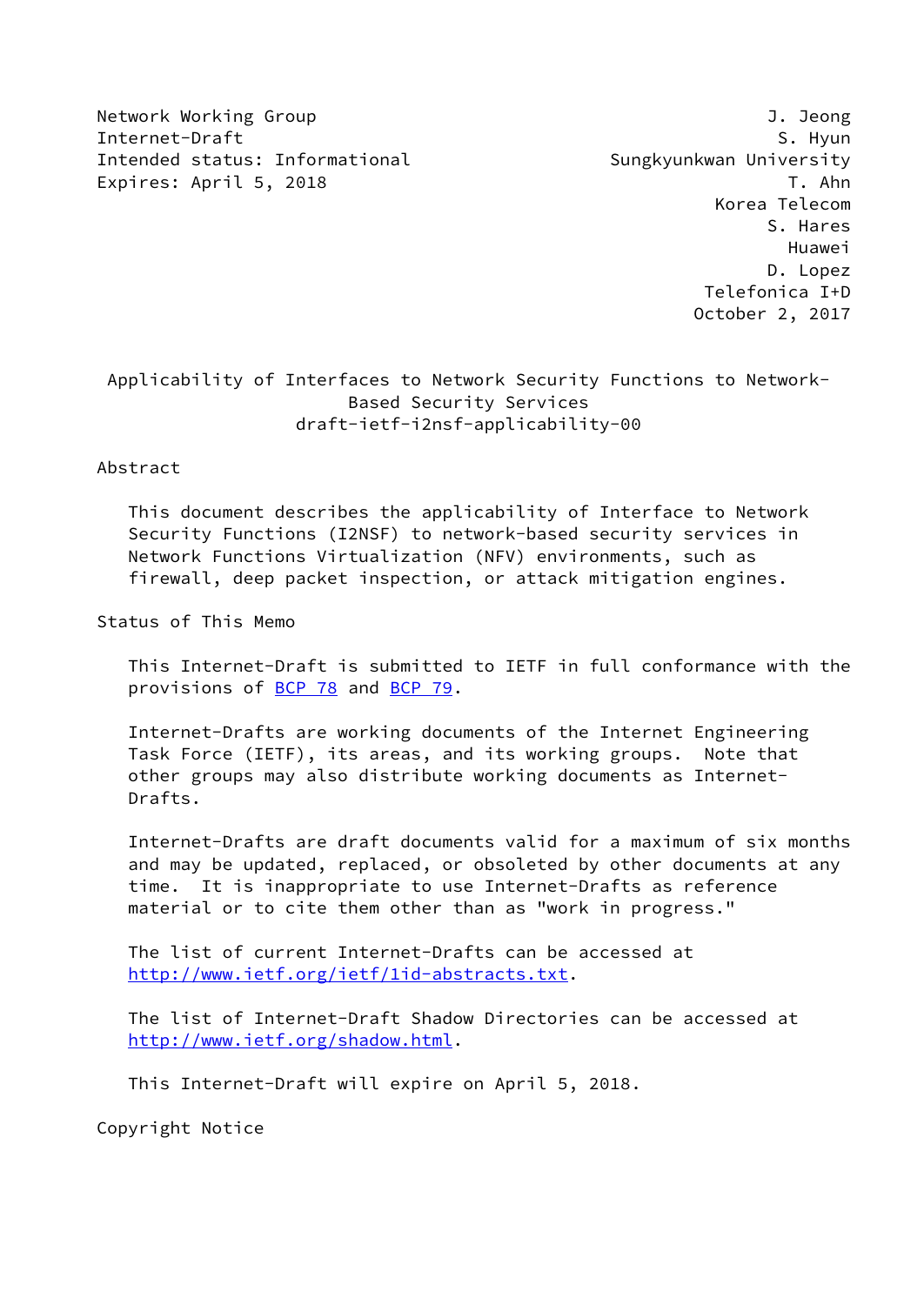Internet-Draft I2NSF Applicability October 2017

 Copyright (c) 2017 IETF Trust and the persons identified as the document authors. All rights reserved.

This document is subject to **[BCP 78](https://datatracker.ietf.org/doc/pdf/bcp78)** and the IETF Trust's Legal Provisions Relating to IETF Documents [\(http://trustee.ietf.org/license-info](http://trustee.ietf.org/license-info)) in effect on the date of publication of this document. Please review these documents carefully, as they describe your rights and restrictions with respect to this document. Code Components extracted from this document must include Simplified BSD License text as described in Section 4.e of the Trust Legal Provisions and are provided without warranty as described in the Simplified BSD License.

Table of Contents

| 2.                                                         |                                                                                                               |  |  |  |  |  |  |  |  |  |  |  |
|------------------------------------------------------------|---------------------------------------------------------------------------------------------------------------|--|--|--|--|--|--|--|--|--|--|--|
| 3.                                                         |                                                                                                               |  |  |  |  |  |  |  |  |  |  |  |
| $\overline{4}$ .                                           |                                                                                                               |  |  |  |  |  |  |  |  |  |  |  |
|                                                            |                                                                                                               |  |  |  |  |  |  |  |  |  |  |  |
| 5.1. Firewall: Centralized Firewall System 6               |                                                                                                               |  |  |  |  |  |  |  |  |  |  |  |
| 5.2. Deep Packet Inspection: Centralized VoIP/VoLTE        |                                                                                                               |  |  |  |  |  |  |  |  |  |  |  |
|                                                            | Security System $\dots \dots \dots \dots \dots \dots \dots \dots \dots$                                       |  |  |  |  |  |  |  |  |  |  |  |
| 5.3. Attack Mitigation: Centralized DDoS-attack Mitigation |                                                                                                               |  |  |  |  |  |  |  |  |  |  |  |
|                                                            |                                                                                                               |  |  |  |  |  |  |  |  |  |  |  |
| 6.                                                         | Security Considerations $\dots \dots \dots \dots \dots \dots \dots \dots \dots \dots \dots \dots \dots \dots$ |  |  |  |  |  |  |  |  |  |  |  |
| 7.                                                         |                                                                                                               |  |  |  |  |  |  |  |  |  |  |  |
| 8.                                                         |                                                                                                               |  |  |  |  |  |  |  |  |  |  |  |
| 9.                                                         |                                                                                                               |  |  |  |  |  |  |  |  |  |  |  |
| 9.1. Normative References 12                               |                                                                                                               |  |  |  |  |  |  |  |  |  |  |  |
| 9.2. Informative References 12                             |                                                                                                               |  |  |  |  |  |  |  |  |  |  |  |
|                                                            |                                                                                                               |  |  |  |  |  |  |  |  |  |  |  |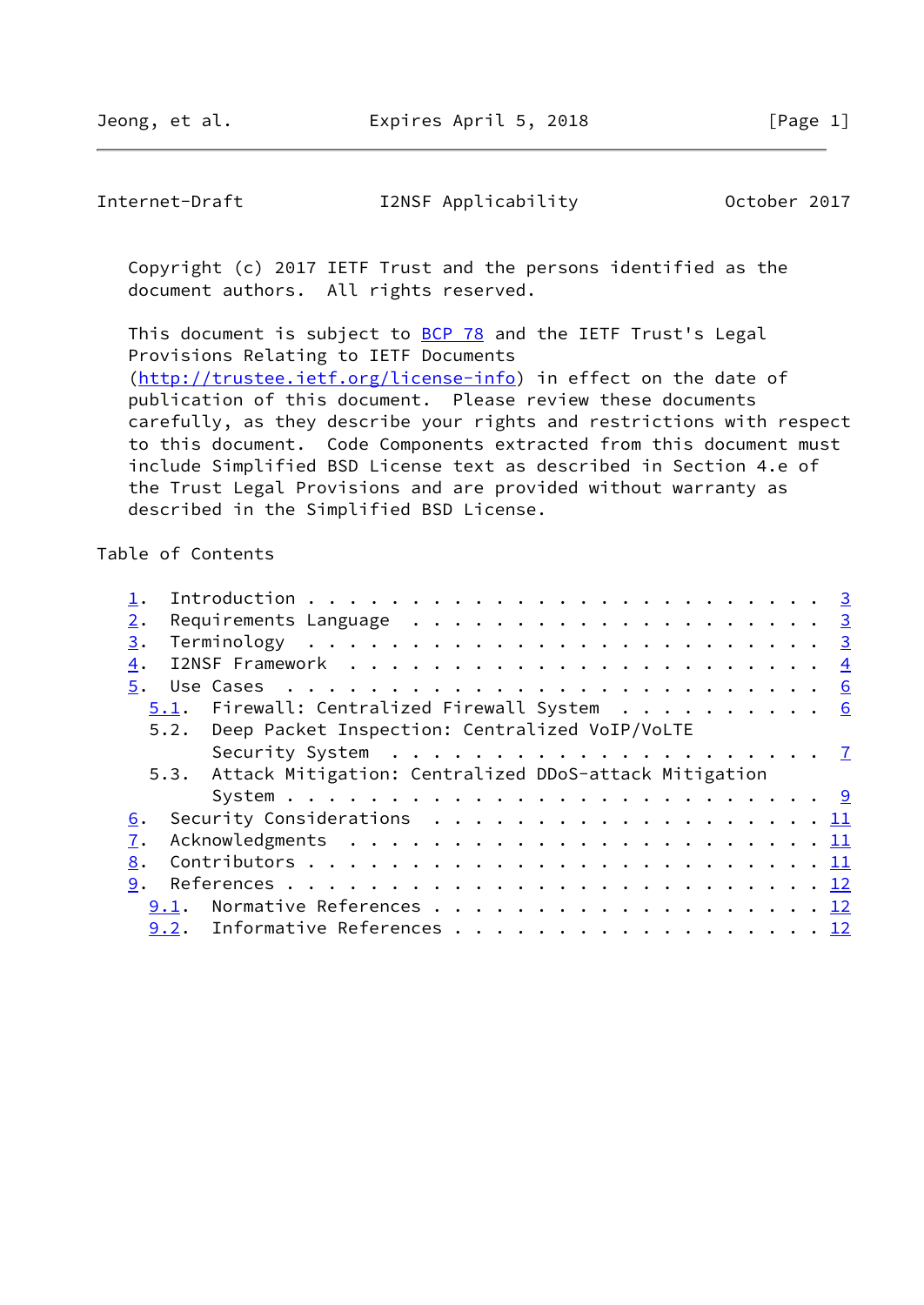Jeong, et al. Expires April 5, 2018 [Page 2]

<span id="page-2-1"></span>

Internet-Draft I2NSF Applicability October 2017

### <span id="page-2-0"></span>[1](#page-2-0). Introduction

 Interface to Network Security Functions (I2NSF) defined a framework and interfaces for interacting with Network Security Functions (NSFs). The I2NSF framework allows heterogeneous NSFs developed by different security solution vendors to be used in the NFV environment by utilizing the capabilities of such products and the virtualization of security functions in the NFV platform. In the I2NSF framework, each NSF initially registers the profile of its own capabilities into the system in order for themselves to be available in the system. In addition, the Security Controller registers itself to the I2NSF user so that the user can request security services to the Security Controller.

 This document describes the applicability of I2NSF to network-based security services with use cases, such as firewall [\[opsawg-firewalls](#page-15-0)], Deep Packet Inspection (DPI), and Distributed Denial of Service (DDoS) attack mitigation. We implemented the I2NSF framework based on SDN for these use cases, and the implementation successfully verified the effectiveness of the I2NSF framework.

<span id="page-2-2"></span>[2](#page-2-2). Requirements Language

 The key words "MUST", "MUST NOT", "REQUIRED", "SHALL", "SHALL NOT", "SHOULD", "SHOULD NOT", "RECOMMENDED", "MAY", and "OPTIONAL" in this document are to be interpreted as described in [RFC 2119 \[RFC2119](https://datatracker.ietf.org/doc/pdf/rfc2119)].

<span id="page-2-3"></span>[3](#page-2-3). Terminology

This document uses the terminology described in [\[RFC7149](https://datatracker.ietf.org/doc/pdf/rfc7149)], [\[ITU-T.Y.3300](#page-14-0)], [\[ONF-OpenFlow](#page-14-1)], [\[ONF-SDN-Architecture](#page-14-2)], [\[ITU-T.X.1252](#page-14-3)], [\[ITU-T.X.800](#page-14-4)], [\[i2nsf-framework](#page-12-4)], [\[i2nsf-terminology](#page-15-1)], [\[consumer-facing-inf-im](#page-13-1)], [\[consumer-facing-inf-dm](#page-13-2)], [[i2nsf-nsf-cap-im\]](#page-13-3), [[nsf-facing-inf-dm\]](#page-13-4), [\[registration-inf-im](#page-13-5)], [\[registration-inf-dm](#page-13-6)], and [\[nsf-triggered-steering](#page-14-5)]. In addition, the following terms are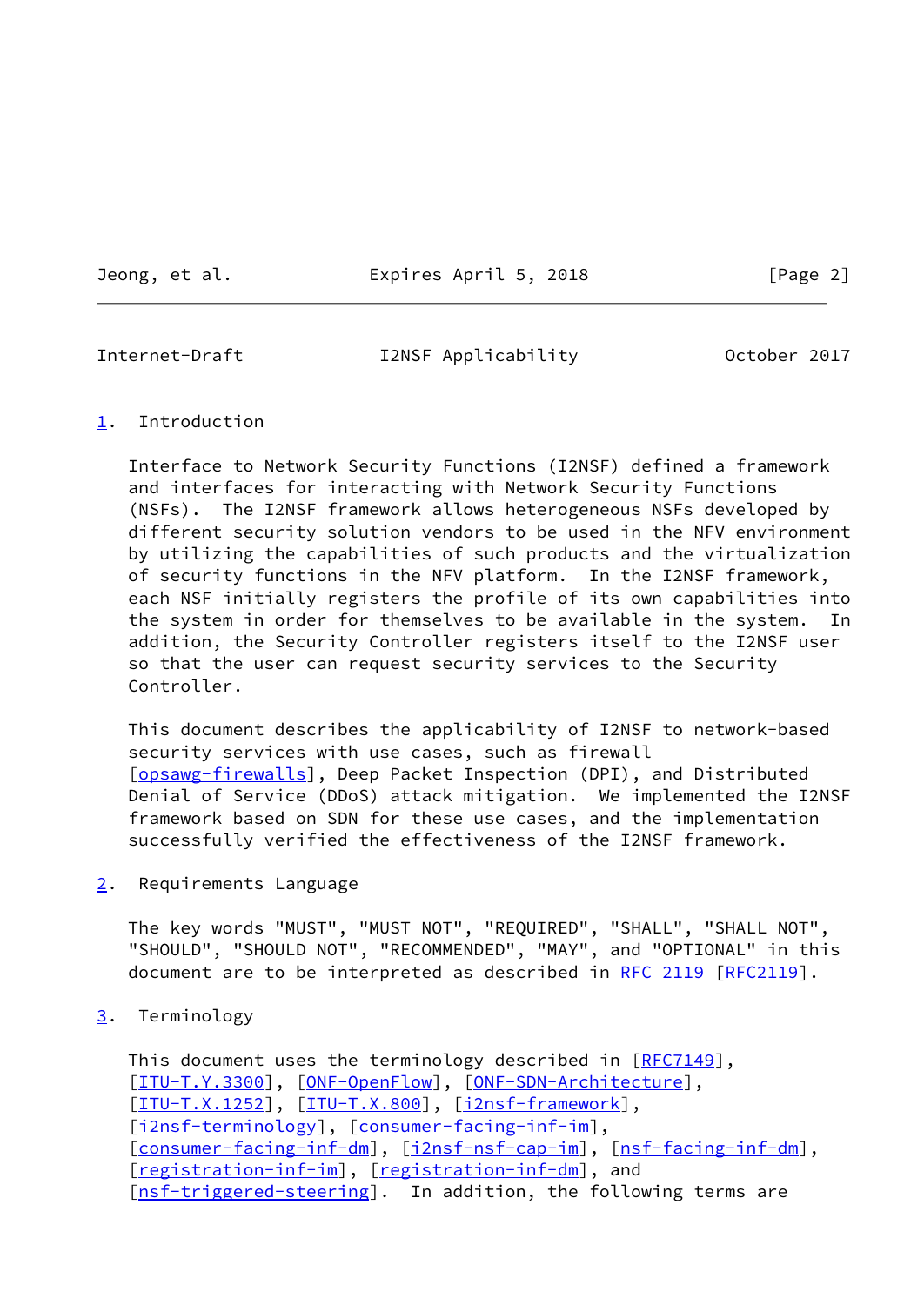defined below:

- o Software-Defined Networking (SDN): A set of techniques that enables to directly program, orchestrate, control, and manage network resources, which facilitates the design, delivery and operation of network services in a dynamic and scalable manner [[ITU-T.Y.3300\]](#page-14-0).
- o Firewall: A service function at the junction of two network segments that inspects every packet that attempts to cross the boundary. It also rejects any packet that does not satisfy certain criteria for, for example, disallowed port numbers or IP

| Jeong, et al. |  | Expires April 5, 2018 | [Page 3] |
|---------------|--|-----------------------|----------|
|---------------|--|-----------------------|----------|

<span id="page-3-1"></span>Internet-Draft I2NSF Applicability October 2017

addresses.

- o Centralized Firewall System: A centralized firewall that can establish and distribute policy rules into network resources for efficient firewall management. These rules can be managed dynamically by a centralized server for firewall. SDN can work as a network-based firewall system through a standard interface between an SDN switch and a firewall function as a vitual network function (VNF).
- o Centralized VoIP Security System: A centralized security system that handles the security functions required for VoIP and VoLTE services. SDN can work as a network-based security system through a standard interface between an SDN switch and a VoIP/VoLTE security function as a VNF.
- o Centralized DDoS-attack Mitigation System: A centralized mitigator that can establish and distribute access control policy rules into network resources for efficient DDoS-attack mitigation. These rules can be managed dynamically by a centralized server for DDoS attack mitigation. The SDN controller and switches can cooperatively work as a network-based firewall system through a standard interface between an SDN switch and a firewall function as a VNF running in the SDN controller.

<span id="page-3-0"></span>[4](#page-3-0). I2NSF Framework

 This section describes an I2NSF framework with SDN for I2NSF applicability and use cases, such as firewall, deep packet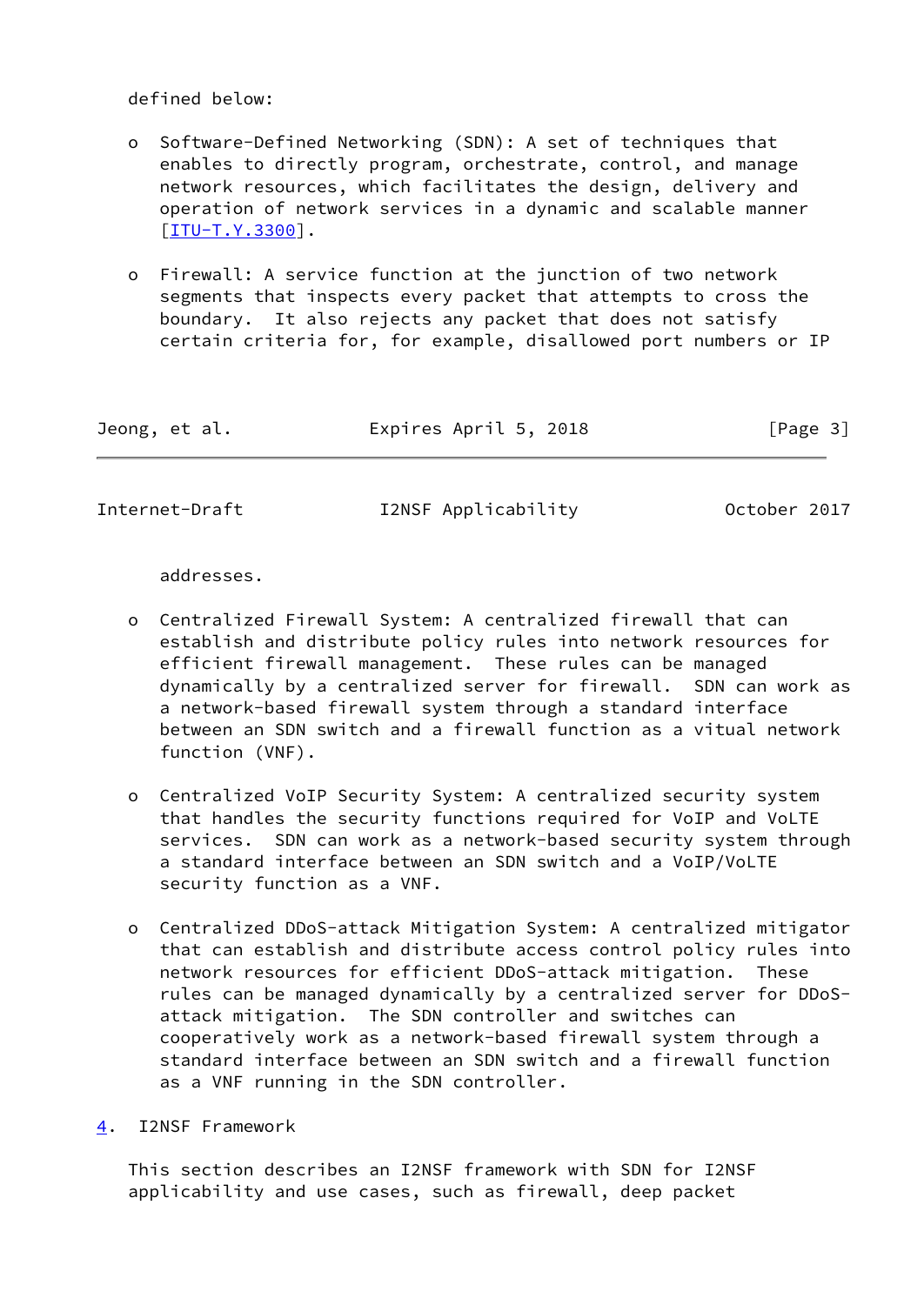inspection, and DDoS-attack mitigation functions.

 Figure 1 shows an I2NSF framework [[i2nsf-framework](#page-12-4)] with SDN networks to support network-based security services. As shown in Figure 1, I2NSF User can use security functions by delivering their high-level security policies to the Security Controller via the Consumer-Facing Interface [[consumer-facing-inf-im](#page-13-1)][consumer-facing-inf-dm].

 The Security Controller can translate the high-level security policies (received from an I2NSF User via the Consumer-Facing Interface) into low-level security policies for the corresponding NSFs. These low-level security policies are sent to NSFs via the NSF-Facing Interface [\[i2nsf-nsf-cap-im](#page-13-3)][nsf-facing-inf-dm].

 The Security Controller requests NSFs to perform low-level security services via the NSF-Facing Interface. The NSFs are enabled as Virtual Network Functions (VNFs) on top of virtual machines through Network Functions Virtualization (NFV) [\[ETSI-NFV](#page-14-6)]. The Security Controller also instructs the Switch Controller to perform their

| Jeong, et al. | Expires April 5, 2018 | [Page 4] |
|---------------|-----------------------|----------|
|               |                       |          |

Internet-Draft I2NSF Applicability October 2017

 required security services on switches under the supervision of Switch Controller (i.e., SDN Controller). In addition, the Security Controller uses the I2NSF Registration Interface [\[registration-inf-im](#page-13-5)][registration-inf-dm] to communicate with Developer's Management System (called Developer's Mgmt System) for registering (or deregistering) the developer's NSFs into (or from) the NFV system using the I2NSF framework.

 The Consumer-Facing Interface between an I2NSF User and the Security Controller can be implemented using, for example, RESTCONF [[RFC8040\]](https://datatracker.ietf.org/doc/pdf/rfc8040). Data models specified by YANG [[RFC6020](https://datatracker.ietf.org/doc/pdf/rfc6020)] describe high-level security policies to be specified by an I2NSF User. The data model defined in [\[consumer-facing-inf-dm](#page-13-2)] can be used for the I2NSF Consumer-Facing Interface.

 +------------+ | I2NSF User | +------------+  $\overline{\phantom{a}}$  | Consumer-Facing Interface version of the state of the state of the state of the state of the state of the state of the state of the state of the state of the state of the state of the state of the state of the state of the state of the state of the +-------------------+ Registration +-----------------------+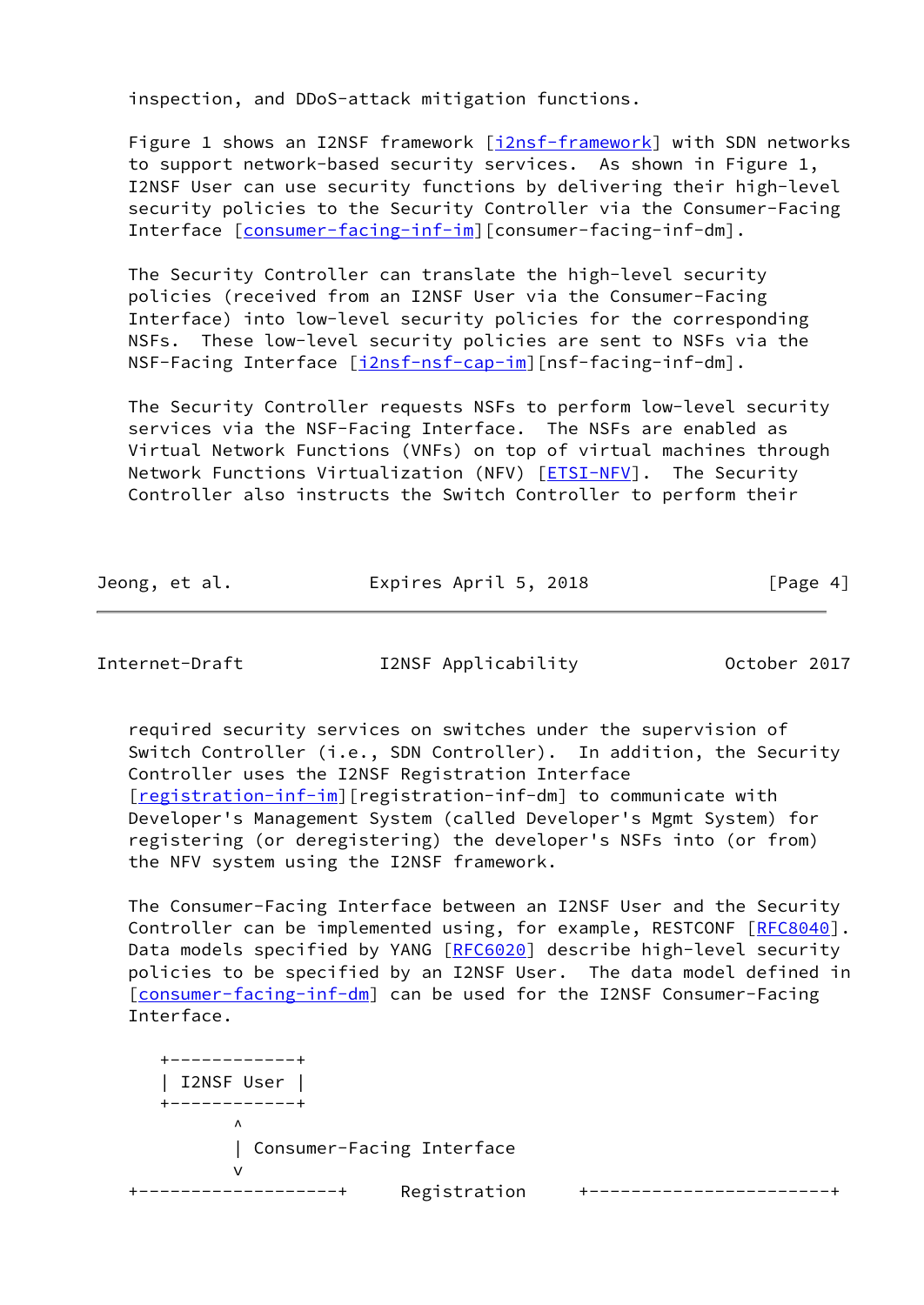|Security Controller|<-------------------->|Developer's Mgmt System| +-------------------+ Interface +-----------------------+  $\wedge$   $\wedge$  | | NSF-Facing Interface | v | +----------------+ +---------------+ +-----------------------+ | | NSF-1 |-| NSF-2 |...| NSF-n | | | (Firewall) | | (DPI) | |(DDoS-Attack Mitigator)| | +----------------+ +---------------+ +-----------------------+ || || || || || || | NSF-Facing Interface SDN Network +-------------------------------------------------------------------+ | +-----------------+ | | |Switch Controller| | | +-----------------+ |  $\wedge$   $\wedge$   $\wedge$   $\wedge$   $\wedge$   $\wedge$   $\wedge$   $\wedge$   $\wedge$   $\wedge$   $\wedge$   $\wedge$   $\wedge$   $\wedge$   $\wedge$   $\wedge$   $\wedge$   $\wedge$   $\wedge$   $\wedge$   $\wedge$   $\wedge$   $\wedge$   $\wedge$   $\wedge$   $\wedge$   $\wedge$   $\wedge$   $\wedge$   $\wedge$   $\wedge$   $\wedge$   $\wedge$   $\wedge$   $\wedge$   $\wedge$   $\wedge$ | SDN Southbound Interface  $\mathsf{v}$   $\mathsf{v}$   $\mathsf{v}$   $\mathsf{v}$   $\mathsf{v}$   $\mathsf{v}$   $\mathsf{v}$   $\mathsf{v}$   $\mathsf{v}$   $\mathsf{v}$   $\mathsf{v}$   $\mathsf{v}$   $\mathsf{v}$   $\mathsf{v}$   $\mathsf{v}$   $\mathsf{v}$   $\mathsf{v}$   $\mathsf{v}$   $\mathsf{v}$   $\mathsf{v}$   $\mathsf{v}$   $\mathsf{v}$   $\mathsf{v}$   $\mathsf{v}$   $\mathsf{$  | +--------+ +--------+ +--------+ | | |Switch 1|-|Switch 2|......|Switch m| | | +--------+ +--------+ +--------+ | +-------------------------------------------------------------------+

Figure 1: An I2NSF Framework with SDN Networks

Jeong, et al. **Expires April 5, 2018** [Page 5]

<span id="page-5-0"></span>Internet-Draft I2NSF Applicability October 2017

 The NSF-Facing Interface between Security Controller and NSFs can be implemented using NETCONF [[RFC6241](https://datatracker.ietf.org/doc/pdf/rfc6241)]. YANG data models describe low level security policies for the sake of NSFs, which are translated from the high-level security policies by the Security Controller. The data model defined in  $[nsf-facing-inf-dm]$  $[nsf-facing-inf-dm]$  can be used for the I2NSF NSF-Facing Interface.

 The Registration Interface between the Security Controller and the Developer's Mgmt System can be implemented by RESTCONF [\[RFC8040](https://datatracker.ietf.org/doc/pdf/rfc8040)]. The data model defined in [[registration-inf-dm](#page-13-6)] can be used for the I2NSF Registration Interface.

 Also, the I2NSF framework can enforce multiple chained NSFs for the low-level security policies by means of service function chaining (SFC) techniques for the I2NSF architecture described in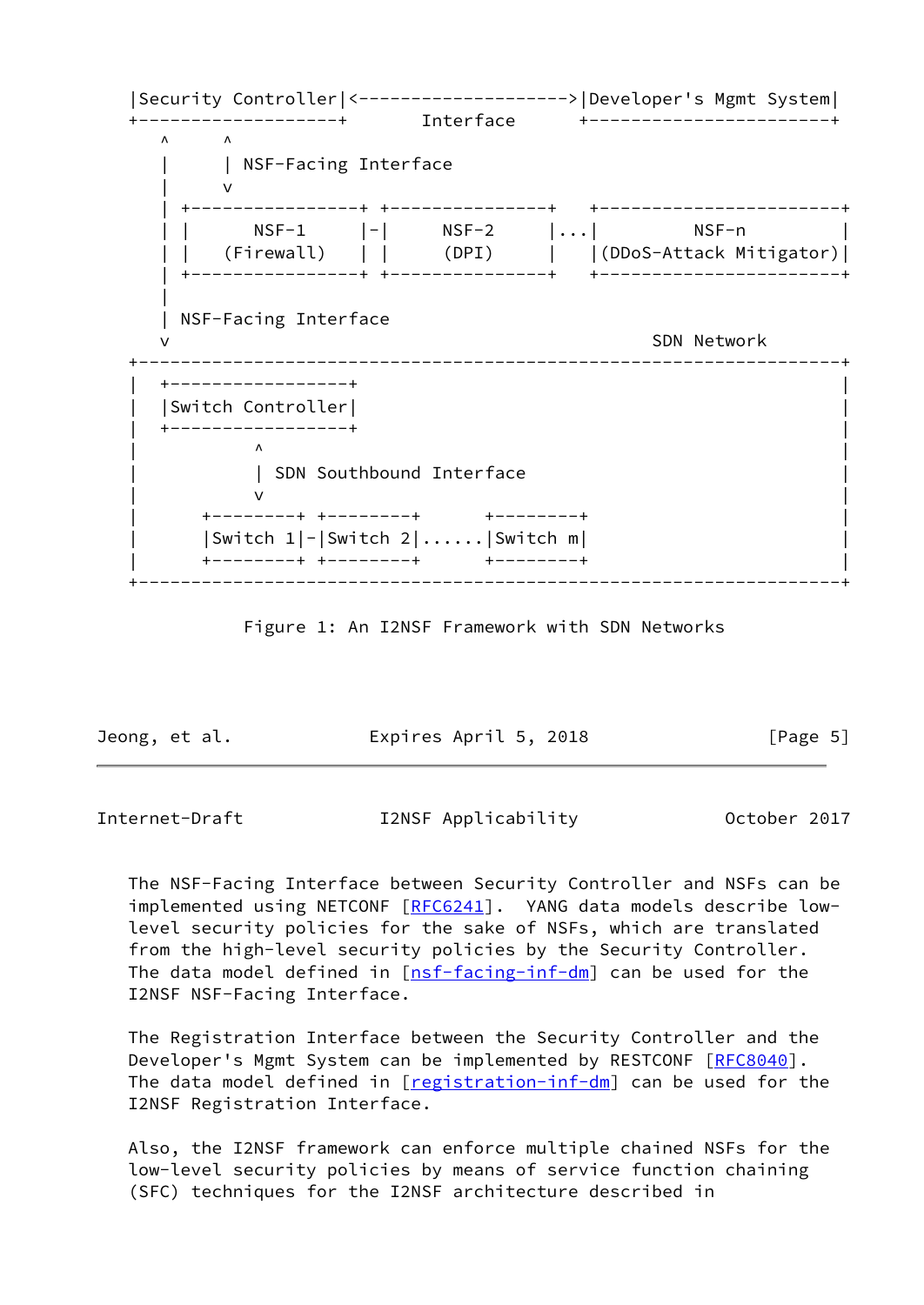[\[nsf-triggered-steering](#page-14-5)].

<span id="page-6-0"></span>[5](#page-6-0). Use Cases

 This section introduces three use cases for cloud-based security services: (i) firewall system, (ii) deep packet inspection system, and (iii) attack mitigation system. [\[RFC8192](https://datatracker.ietf.org/doc/pdf/rfc8192)]

<span id="page-6-1"></span>[5.1](#page-6-1). Firewall: Centralized Firewall System

 A centralized network firewall can manage each network resource and firewall rules can be managed flexibly by a centralized server for firewall (called Firewall). The centralized network firewall controls each switch for the network resource management and the firewall rules can be added or deleted dynamically.

The procedure of firewall operations in this system is as follows:

- 1. A switch forwards an unknown flow's packet to one of the Switch Controllers.
- 2. The Switch Controller forwards the unknown flow's packet to an appropriate security service application, such as the Firewall.
- 3. The Firewall analyzes, typically, the headers and contents of the packet.
- 4. If the Firewall regards the packet as a malicious one with a suspicious pattern, it reports the malicious packet to the Switch Controller.
- 5. The Switch Controller installs new rules (e.g., drop packets with the suspicious pattern) into underlying switches.

| Jeong, et al. | Expires April 5, 2018 | [Page 6] |  |
|---------------|-----------------------|----------|--|
|               |                       |          |  |

<span id="page-6-2"></span>Internet-Draft I2NSF Applicability October 2017

6. The suspected packets are dropped by these switches.

 Existing SDN protocols can be used through standard interfaces between the firewall application and switches [\[RFC7149](https://datatracker.ietf.org/doc/pdf/rfc7149)][ITU-T.Y.3300][\[ONF-OpenFlow](#page-14-1)] [[ONF-SDN-Architecture\]](#page-14-2).

 Legacy firewalls have some challenges such as the expensive cost, performance, management of access control, establishment of policy,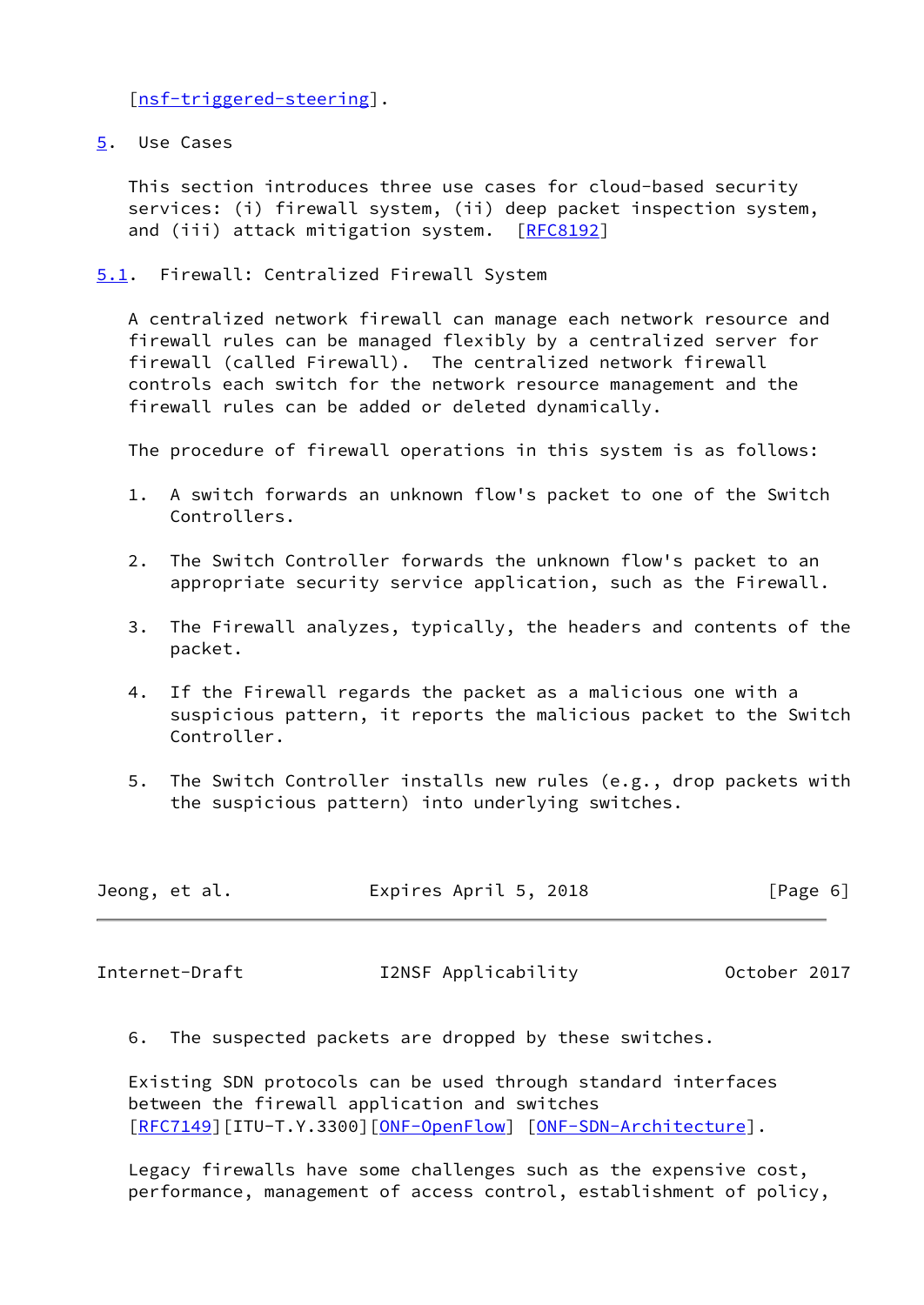and packet-based access mechanism. The proposed framework can resolve the challenges through the above centralized firewall system based on SDN as follows:

- o Cost: The cost of adding firewalls to network resources such as routers, gateways, and switches is substantial due to the reason that we need to add firewall on each network resource. To solve this, each network resource can be managed centrally such that a single firewall is manipulated by a centralized server.
- o Performance: The performance of firewalls is often slower than the link speed of network interfaces. Every network resource for firewall needs to check firewall rules according to network conditions. Firewalls can be adaptively deployed among network switches, depending on network conditions in the framework.
- o The management of access control: Since there may be hundreds of network resources in a network, the dynamic management of access control for security services like firewall is a challenge. In the framework, firewall rules can be dynamically added for new malware.
- o The establishment of policy: Policy should be established for each network resource. However, it is difficult to describe what flows are permitted or denied for firewall within a specific organization network under management. Thus, a centralized view is helpful to determine security policies for such a network.
- o Packet-based access mechanism: Packet-based access mechanism is not enough for firewall in practice since the basic unit of access control is usually users or applications. Therefore, application level rules can be defined and added to the firewall system through the centralized server.
- <span id="page-7-0"></span>[5.2](#page-7-0). Deep Packet Inspection: Centralized VoIP/VoLTE Security System

 A centralized VoIP/VoLTE security system can monitor each VoIP/VoLTE flow and manage VoIP/VoLTE security rules controlled by a centralized server for VoIP/VoLTE security service called VoIP Intrusion Prevention System (IPS). The VoIP/VoLTE security system controls

| Jeong, et al. |  | Expires April 5, 2018 | [Page 7] |
|---------------|--|-----------------------|----------|
|---------------|--|-----------------------|----------|

each switch for the VoIP/VoLTE call flow management by manipulating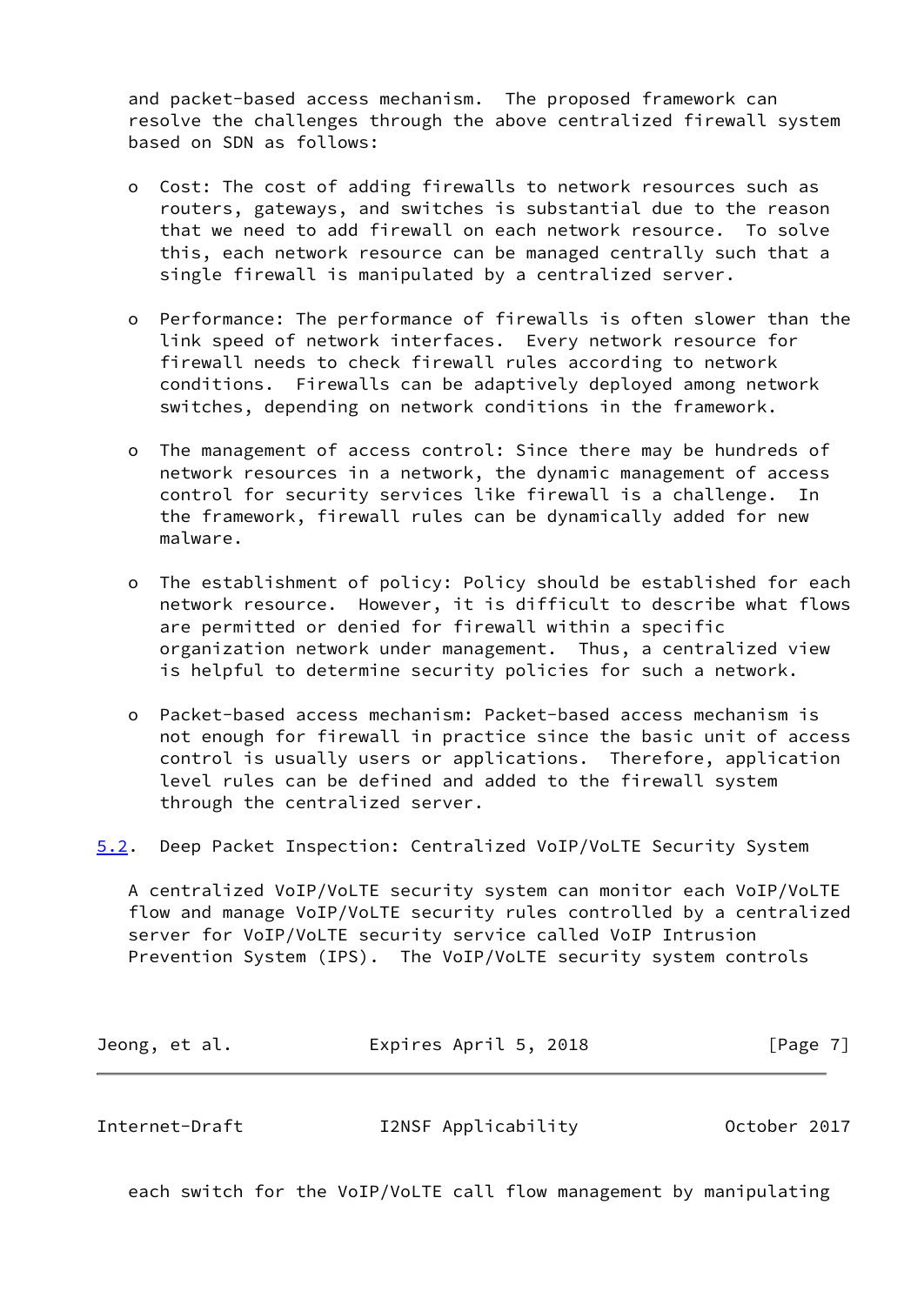the rules that can be added, deleted or modified dynamically.

 The procedure of VoIP/VoLTE security operations in this system is as follows:

- 1. A switch forwards an unknown call flow's signal packet (e.g., SIP packet) to the Switch Controller. Also, if the packet belongs to a matched flow's packet related to SIP (called matched SIP packet), the Switch forwards the packet to the Switch Controller so that the packet can be checked by an NSF for VoIP (i.e., VoIP IPS) via the Switch Controller, which monitors the behavior of its SIP call.
- 2. The Switch Controller forwards the unknown flow's packet or the matched SIP packet to an appropriate security service function, such as VoIP IPS.
- 3. VoIP IPS analyzes the headers and contents of the signal packet, such as IP addresses, calling number, and session description headers [\[RFC4566](https://datatracker.ietf.org/doc/pdf/rfc4566)].
- 4. If, for example, VoIP IPS regards the packet as a spoofed packet by hackers or a scanning packet searching for VoIP/VoLTE devices, it requests the Switch Controller to block that packet and the subsequent packets that have the same call-id.
- 5. The Switch Controller installs new rules (e.g., drop packets) into underlying switches.
- 6. The illegal packets are dropped by these switches.

 Existing SDN protocols can be used through standard interfaces between the VoIP IPS application and switches  $[REC7149][ITU-T.Y.3300]$ [\[ONF-OpenFlow](#page-14-1)][ONF-SDN-Architecture].

 Legacy hardware based VoIP IPS has some challenges, such as provisioning time, the granularity of security, expensive cost, and the establishment of policy. The I2NSF framework can resolve the challenges through the above centralized VoIP/VoLTE security system based on SDN as follows:

 o Provisioning: The provisioning time of setting up a legacy VoIP IPS to network is substantial because it takes from some hours to some days. By managing the network resources centrally, VoIP IPS can provide more agility in provisioning both virtual and physical network resources from a central location.

Jeong, et al. **Expires April 5, 2018** [Page 8]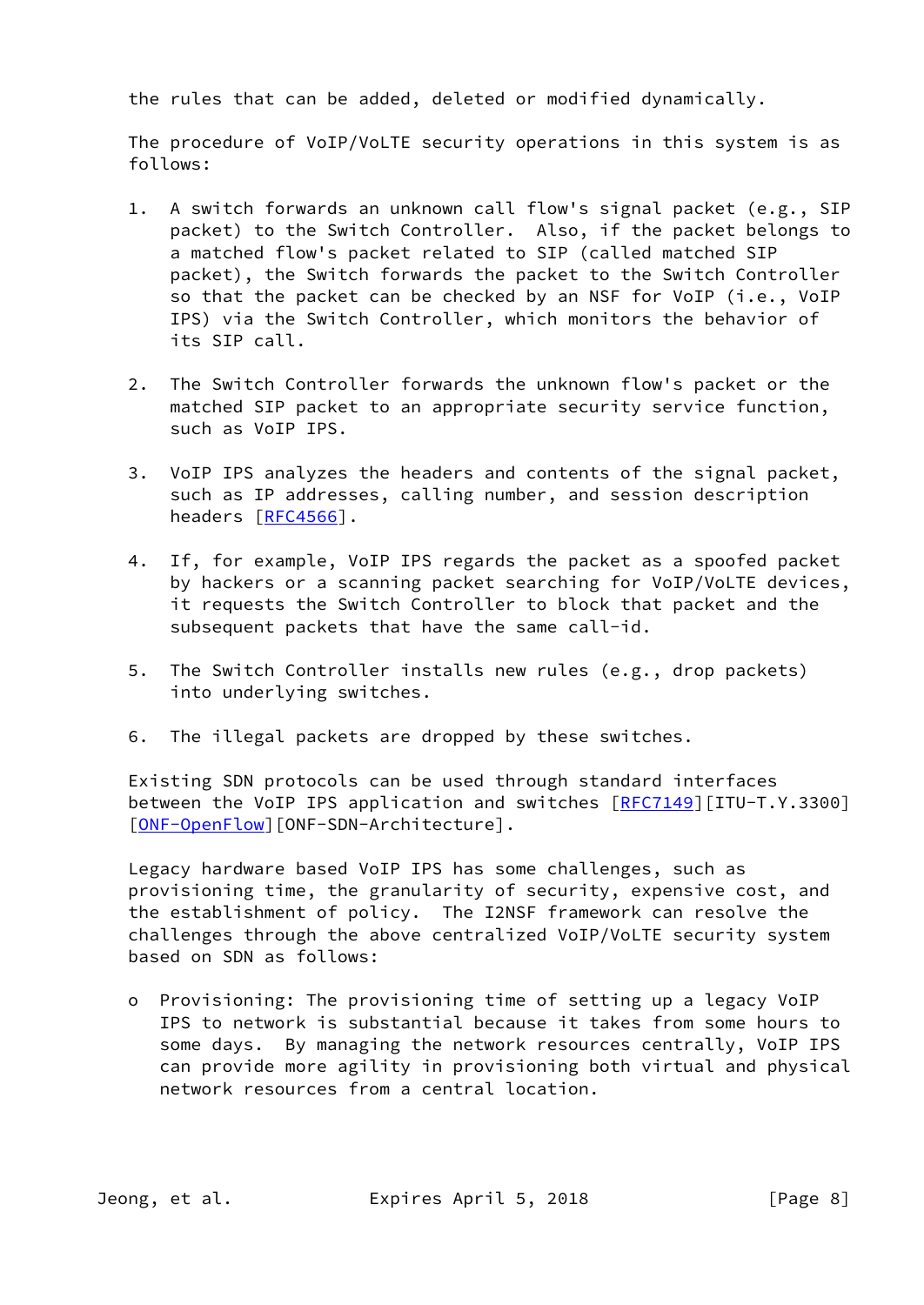<span id="page-9-0"></span>Internet-Draft I2NSF Applicability October 2017

- o The granularity of security: The security rules of a legacy VoIP IPS are compounded considering the granularity of security. The proposed framework can provide more granular security by centralizing security control into a switch controller. The VoIP IPS can effectively manage security rules throughout the network.
- o Cost: The cost of adding VoIP IPS to network resources, such as routers, gateways, and switches is substantial due to the reason that we need to add VoIP IPS on each network resource. To solve this, each network resource can be managed centrally such that a single VoIP IPS is manipulated by a centralized server.
- o The establishment of policy: Policy should be established for each network resource. However, it is difficult to describe what flows are permitted or denied for VoIP IPS within a specific organization network under management. Thus, a centralized view is helpful to determine security policies for such a network.

### <span id="page-9-1"></span>[5.3](#page-9-1). Attack Mitigation: Centralized DDoS-attack Mitigation System

 A centralized DDoS-attack mitigation can manage each network resource and manipulate rules to each switch through a centralized server for DDoS-attack mitigation (called DDoS-attack Mitigator). The centralized DDoS-attack mitigation system defends servers against DDoS attacks outside private network, that is, from public network.

 Servers are categorized into stateless servers (e.g., DNS servers) and stateful servers (e.g., web servers). For DDoS-attack mitigation, traffic flows in switches are dynamically configured by traffic flow forwarding path management according to the category of servers [\[AVANT-GUARD](#page-14-7)]. Such a managenent should consider the load balance among the switches for the defense against DDoS attacks.

 The procedure of DDoS-attack mitigation operations in this system is as follows:

- 1. A Switch periodically reports an inter-arrival pattern of a flow's packets to one of the Switch Controllers.
- 2. The Switch Controller forwards the flow's inter-arrival pattern to an appropriate security service application, such as DDoS attack Mitigator.
- 3. The DDoS-attack Mitigator analyzes the reported pattern for the flow.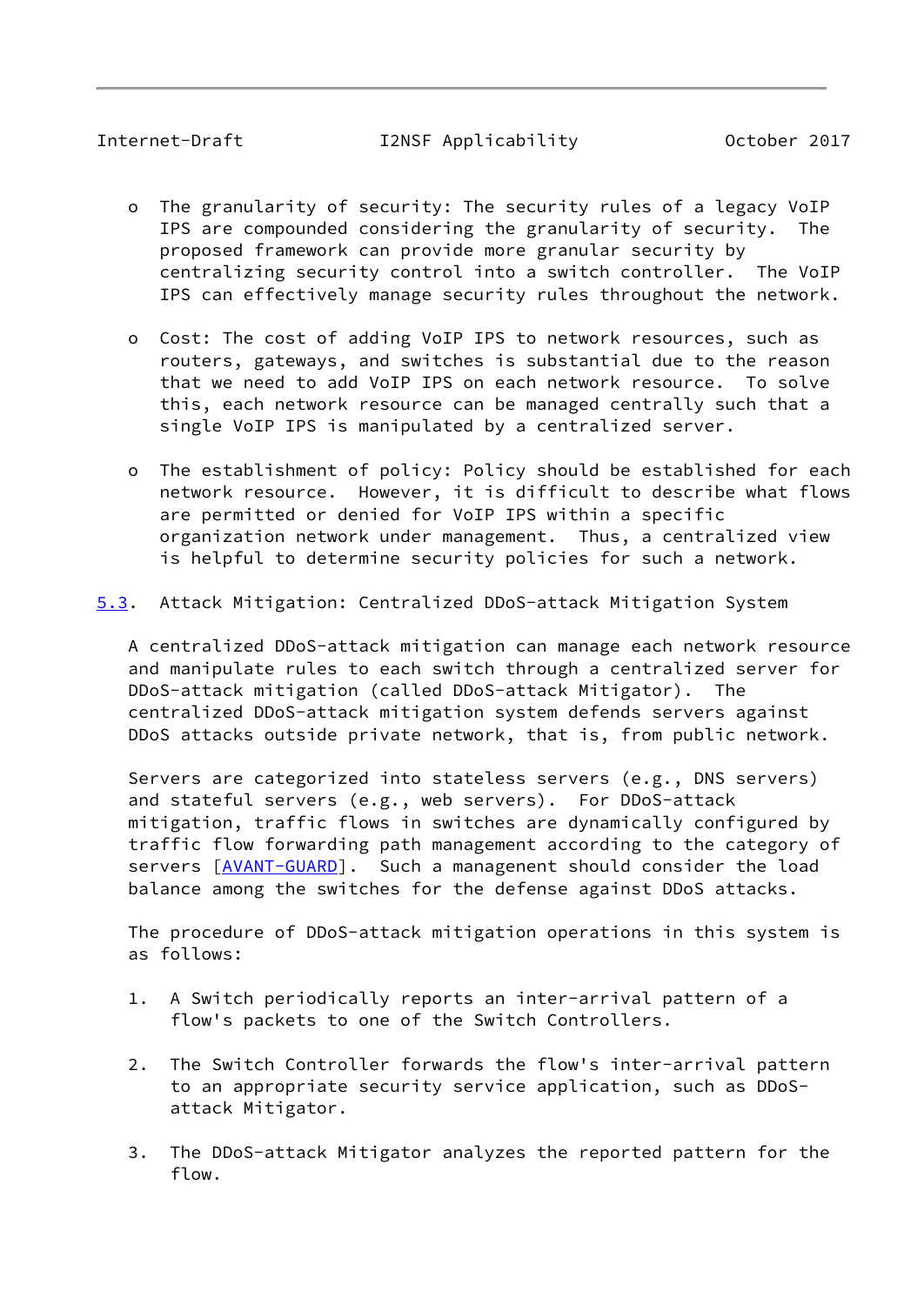4. If the DDoS-attack Mitigator regards the pattern as a DDoS attack, it computes a packet dropping probability corresponding

| Jeong, et al. | Expires April 5, 2018 | [Page 9] |
|---------------|-----------------------|----------|
|---------------|-----------------------|----------|

Internet-Draft I2NSF Applicability October 2017

 to suspiciousness level and reports this DDoS-attack flow to Switch Controller.

- 5. The Switch Controller installs new rules into switches (e.g., forward packets with the suspicious inter-arrival pattern with a dropping probability).
- 6. The suspicious flow's packets are randomly dropped by switches with the dropping probability.

 For the above centralized DDoS-attack mitigation system, the existing SDN protocols can be used through standard interfaces between the DDoS-attack mitigator application and switches [\[RFC7149](https://datatracker.ietf.org/doc/pdf/rfc7149)] [\[ITU-T.Y.3300](#page-14-0)][ONF-OpenFlow][\[ONF-SDN-Architecture](#page-14-2)].

 The centralized DDoS-attack mitigation system has challenges similar to the centralized firewall system. The proposed framework can resolve the challenges through the above centralized DDoS-attack mitigation system based on SDN as follows:

- o Cost: The cost of adding DDoS-attack mitigators to network resources such as routers, gateways, and switches is substantial due to the reason that we need to add DDoS-attack mitigator on each network resource. To solve this, each network resource can be managed centrally such that a single DDoS-attack mitigator is manipulated by a centralized server.
- o Performance: The performance of DDoS-attack mitigators is often slower than the link speed of network interfaces. The checking of DDoS attacks may reduce the performance of the network interfaces. DDoS-attack mitigators can be adaptively deployed among network switches, depending on network conditions in the framework.
- o The management of network resources: Since there may be hundreds of network resources in an administered network, the dynamic management of network resources for performance (e.g., load balancing) is a challenge for DDoS-attack mitigation. In the framework, as dynamic network resource management, traffic flow forwarding path management can handle the load balancing of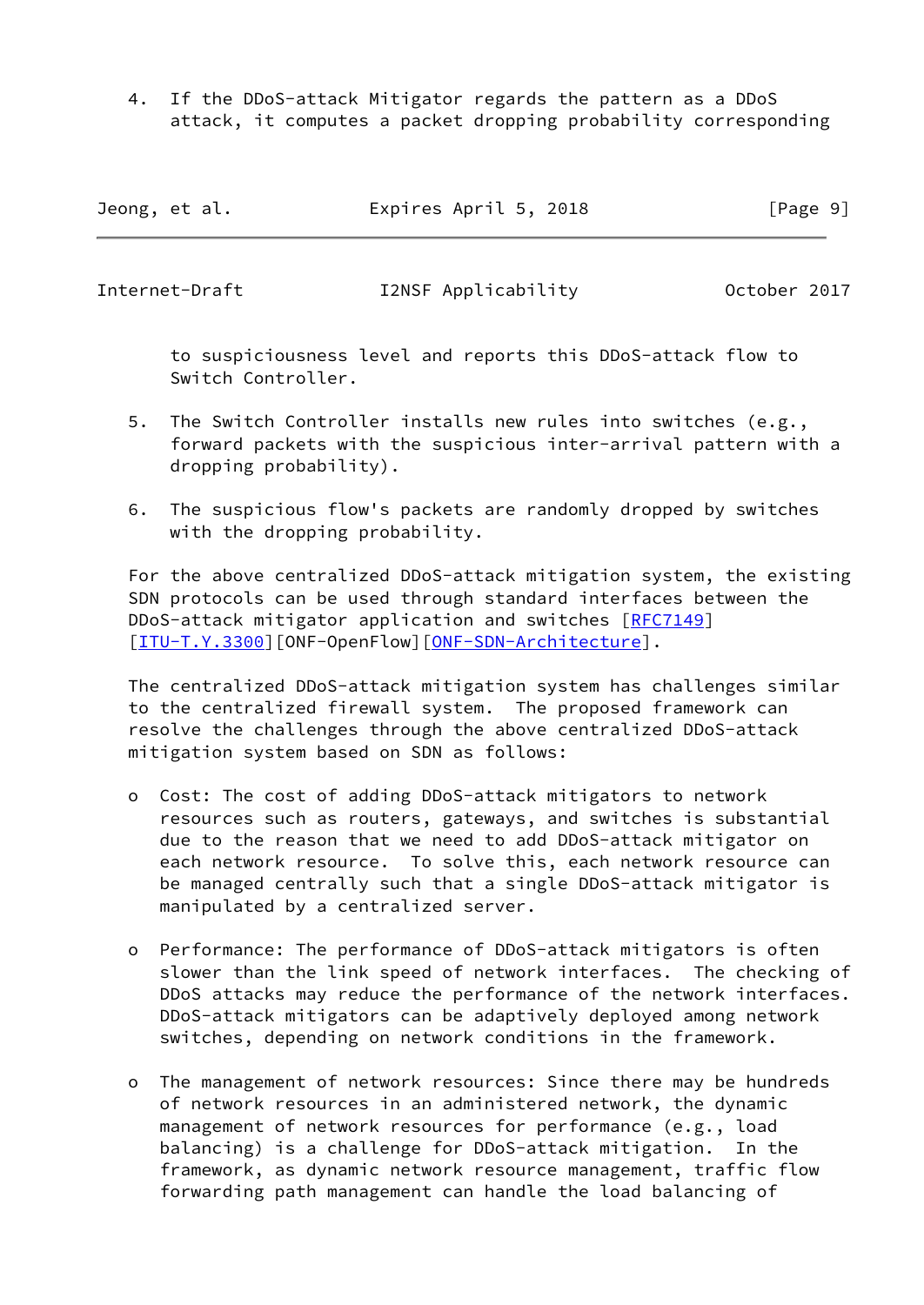network switches [\[AVANT-GUARD](#page-14-7)]. With this management, the current and near-future workload can be spread among the network switches for DDoS-attack mitigation. In addition, DDoS-attack mitigation rules can be dynamically added for new DDoS attacks.

 o The establishment of policy: Policy should be established for each network resource. However, it is difficult to describe what flows are permitted or denied for new DDoS-attacks (e.g., DNS reflection attack) within a specific organization network under management.

| Jeong, et al. | Expires April 5, 2018 | [Page 10] |
|---------------|-----------------------|-----------|
|               |                       |           |

<span id="page-11-1"></span>Internet-Draft I2NSF Applicability October 2017

 Thus, a centralized view is helpful to determine security policies for such a network.

 So far this document has described the procedure and impact of the three use cases for network-based security services using the I2NSF framework with SDN networks. To support these use cases in the proposed data-driven security service framework, YANG data models described in [\[consumer-facing-inf-dm](#page-13-2)], [\[nsf-facing-inf-dm](#page-13-4)], and [\[registration-inf-dm](#page-13-6)] can be used as Consumer-Facing Interface, NSF- Facing Interface, and Registration Interface, respectively, along with RESTCONF [[RFC8040](https://datatracker.ietf.org/doc/pdf/rfc8040)] and NETCONF [\[RFC6241](https://datatracker.ietf.org/doc/pdf/rfc6241)].

<span id="page-11-0"></span>[6](#page-11-0). Security Considerations

 The I2NSF framework with SDN networks in this document is derived from the I2NSF framework [\[i2nsf-framework](#page-12-4)], so the security considerations of the I2NSF framework should be included in this document. Therefore, proper secure communication channels should be used the delivery of control or management messages among the components in the proposed framework.

 This document shares all the security issues of SDN that are specified in the "Security Considerations" section of [[ITU-T.Y.3300\]](#page-14-0).

<span id="page-11-2"></span>[7](#page-11-2). Acknowledgments

 This work was supported by Institute for Information & communications Technology Promotion (IITP) grant funded by the Korea government (MSIP) (No.R-20160222-002755, Cloud based Security Intelligence Technology Development for the Customized Security Service Provisioning).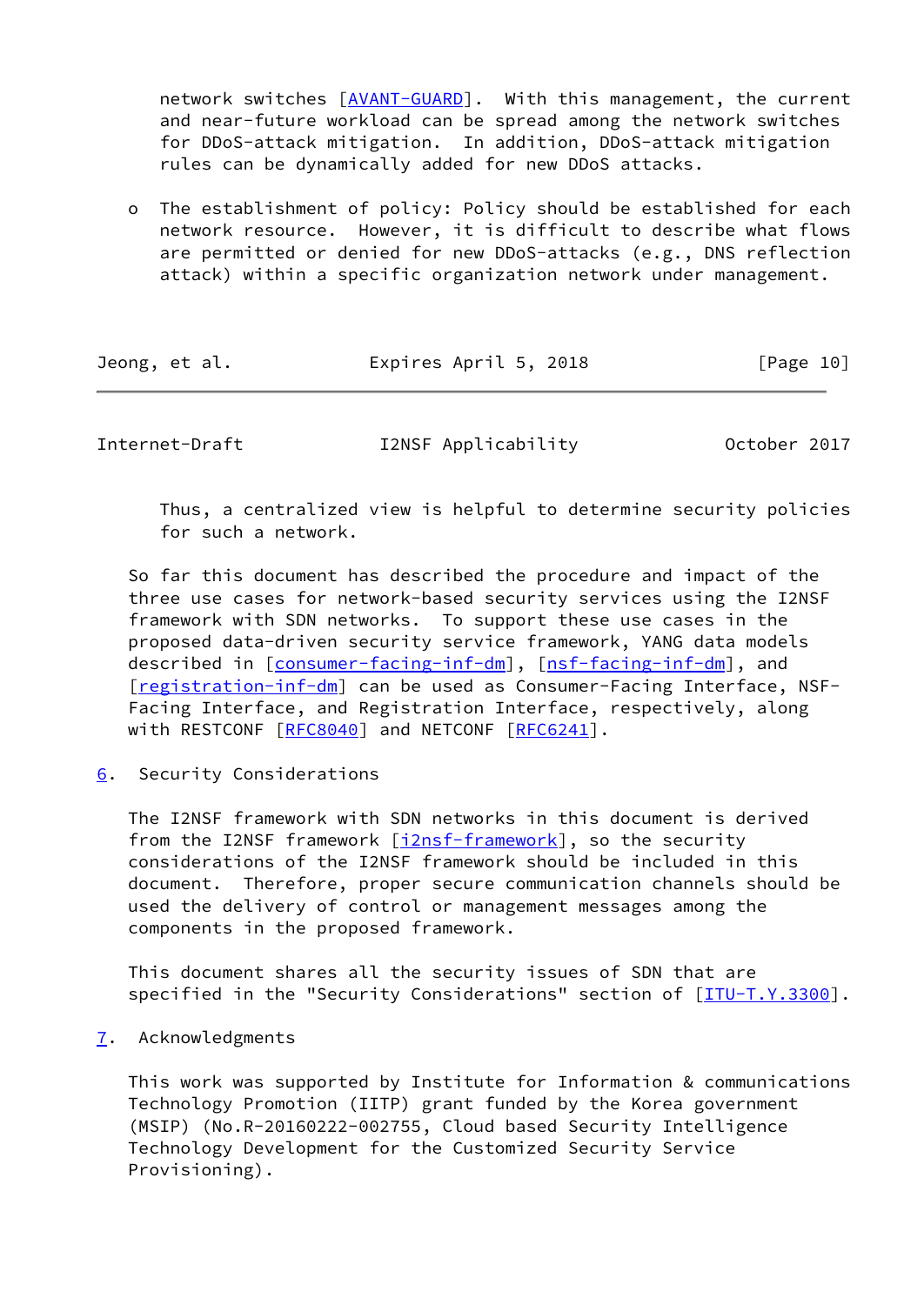### <span id="page-12-0"></span>[8](#page-12-0). Contributors

 I2NSF is a group effort. I2NSF has had a number of contributing authors. The following are considered co-authors:

- o Hyoungshick Kim (Sungkyunkwan University)
- o Jung-Soo Park (ETRI)
- o Tae-Jin Ahn (Korea Telecom)
- o Se-Hui Lee (Korea Telecom)
- o Mohamed Boucadair (Orange)

<span id="page-12-4"></span><span id="page-12-3"></span><span id="page-12-2"></span><span id="page-12-1"></span>

| Jeong, et al.             | Expires April 5, 2018                                                                                                                                                                              | [Page $11$ ] |
|---------------------------|----------------------------------------------------------------------------------------------------------------------------------------------------------------------------------------------------|--------------|
| Internet-Draft            | I2NSF Applicability                                                                                                                                                                                | October 2017 |
| References<br>9.          |                                                                                                                                                                                                    |              |
| 9.1. Normative References |                                                                                                                                                                                                    |              |
| $[RFC2119]$               | Bradner, S., "Key words for use in RFCs to<br>Indicate Requirement Levels", BCP 14,<br>RFC 2119, March 1997.                                                                                       |              |
| [i2nsf-framework]         | Lopez, D., Lopez, E., Dunbar, L.,<br>Strassner, J., and R. Kumar, "Framework for<br>Interface to Network Security Functions",<br>draft-ietf-i2nsf-framework-07 (work in<br>progress), August 2017. |              |
| [RFC6020]                 | Bjorklund, M., "YANG - A Data Modeling<br>Language for the Network Configuration<br>Protocol (NETCONF)", RFC 6020,<br>October 2010.                                                                |              |
| [RFC6241]                 | Enns, R., Bjorklund, M., Schoenwaelder, J.,<br>and A. Bierman, "Network Configuration<br>Protocol (NETCONF)", RFC 6241, June 2011.                                                                 |              |
| [RFC8040]                 | Bierman, A., Bjorklund, M., and K. Watsen,<br>"RESTCONF Protocol", RFC 8040,                                                                                                                       |              |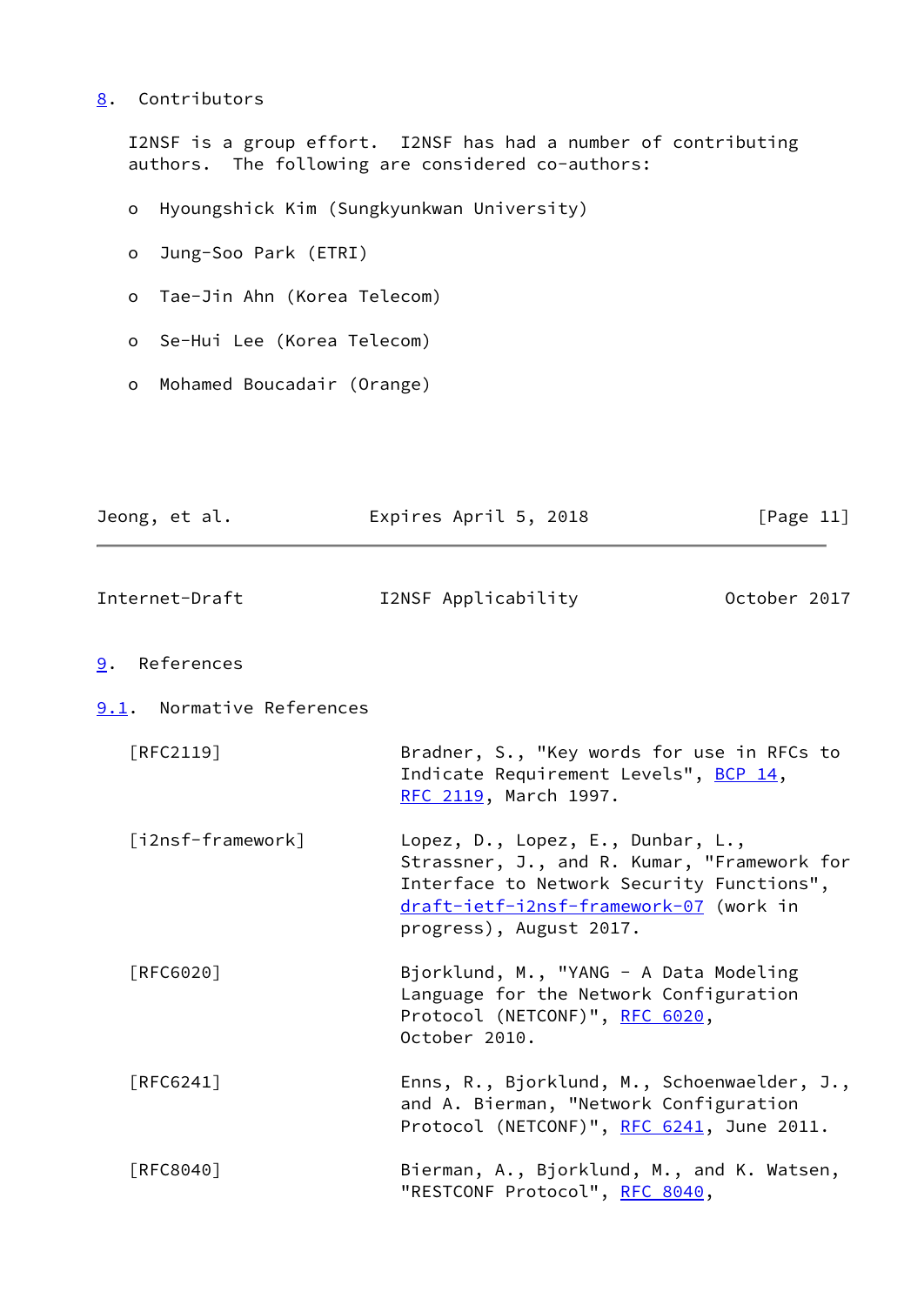# <span id="page-13-0"></span>[9.2](#page-13-0). Informative References

<span id="page-13-6"></span><span id="page-13-5"></span><span id="page-13-4"></span><span id="page-13-3"></span><span id="page-13-2"></span><span id="page-13-1"></span>

| [consumer-facing-inf-im] | Kumar, R., Lohiya, A., Qi, D., Bitar, N.,<br>Palislamovic, S., and L. Xia, "Information<br>model for Client-Facing Interface to<br>Security Controller", draft-kumar-i2nsf-<br>client-facing-interface-im-03 (work in<br>progress), July 2017. |
|--------------------------|------------------------------------------------------------------------------------------------------------------------------------------------------------------------------------------------------------------------------------------------|
| [consumer-facing-inf-dm] | Jeong, J., Kim, E., Ahn, T., Kumar, R., and<br>S. Hares, "I2NSF Consumer-Facing Interface<br>YANG Data Model", draft-jeong-i2nsf-<br>consumer-facing-interface-dm-04 (work in<br>progress), October 2017.                                      |
| $[i2nsf-nsf-cap-im]$     | Xia, L., Strassner, J., Basile, C., and D.<br>Lopez, "Information Model of NSFs<br>Capabilities",<br>draft-ietf-i2nsf-capability-00 (work in<br>progress), September 2017.                                                                     |
| Jeong, et al.            | [Page $12$ ]<br>Expires April 5, 2018                                                                                                                                                                                                          |
| Internet-Draft           | October 2017<br>I2NSF Applicability                                                                                                                                                                                                            |
| [nsf-facing-inf-dm]      | Kim, J., Jeong, J., Park, J., Hares, S.,<br>and L. Xia, "I2NSF Network Security<br>Functions-Facing Interface YANG Data<br>Model", draft-kim-i2nsf-nsf-facing-<br>interface-data-model-03 (work in progress),<br>October 2017.                 |
| [registration-inf-im]    | Hyun, S., Jeong, J., Woo, S., Yeo, Y., and<br>J. Park, "I2NSF Registration Interface<br>Information Model", draft-hyun-i2nsf-<br>registration-interface-im-02 (work in<br>progress), July 2017.                                                |
| [registration-inf-dm]    | Hyun, S., Jeong, J., Yeo, Y., Woo, S., and<br>J. Park, "I2NSF Registration Interface YANG<br>Data Model",<br>draft-hyun-i2nsf-registration-dm-01 (work<br>in progress), July 2017.                                                             |
|                          |                                                                                                                                                                                                                                                |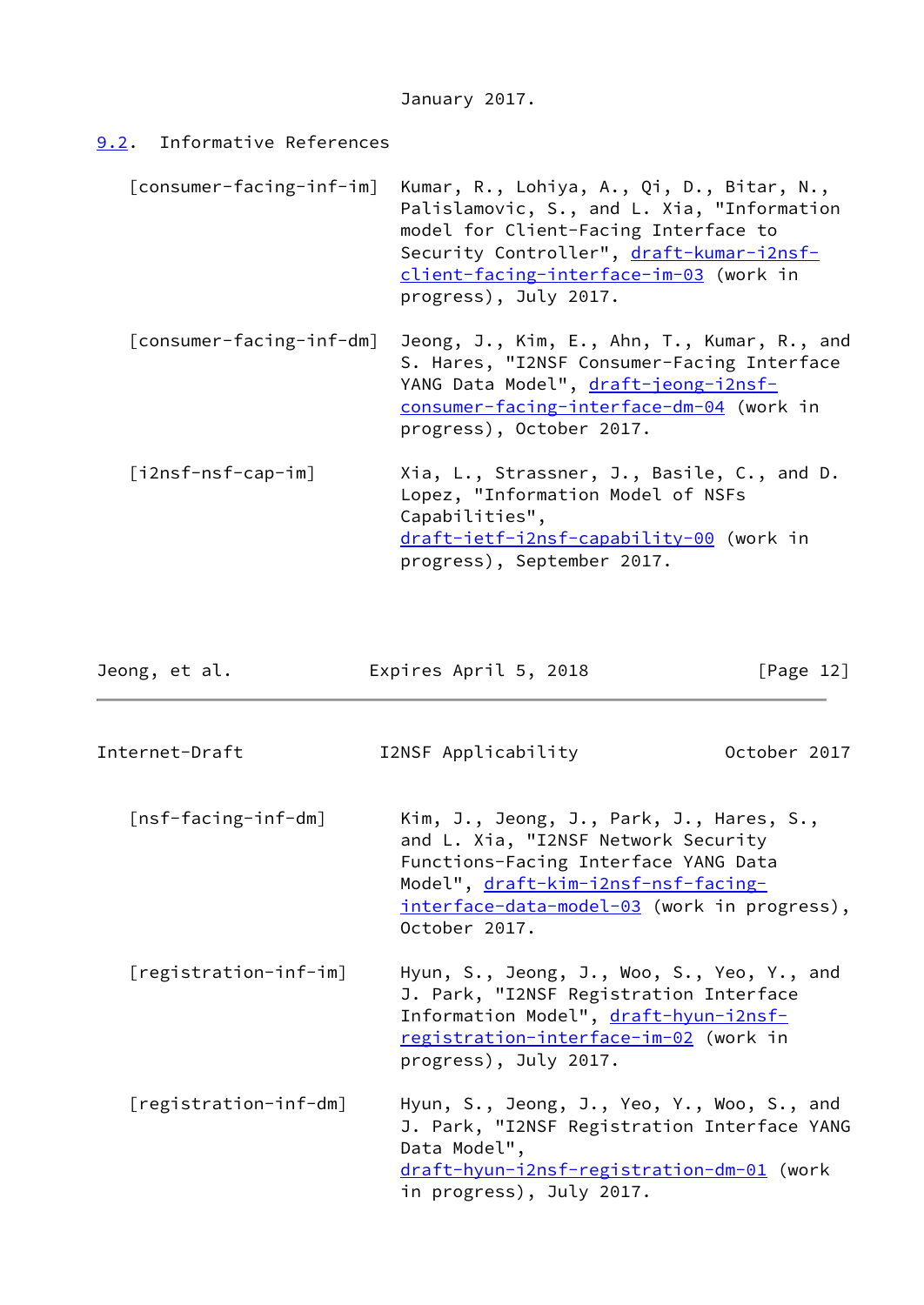<span id="page-14-7"></span><span id="page-14-6"></span><span id="page-14-5"></span><span id="page-14-4"></span><span id="page-14-3"></span><span id="page-14-2"></span><span id="page-14-1"></span><span id="page-14-0"></span>

| [nsf-triggered-steering] | Hyun, S., Jeong, J., Park, J., and S.<br>Hares, "Service Function Chaining-Enabled<br>I2NSF Architecture",<br>draft-hyun-i2nsf-nsf-triggered-steering-03<br>(work in progress), July 2017. |              |
|--------------------------|--------------------------------------------------------------------------------------------------------------------------------------------------------------------------------------------|--------------|
| [RFC7149]                | Boucadair, M. and C. Jacquenet, "Software-<br>Defined Networking: A Perspective from<br>within a Service Provider Environment",<br>RFC 7149, March 2014.                                   |              |
| $[ITU-T.Y.3300]$         | Recommendation ITU-T Y.3300, "Framework of<br>Software-Defined Networking", June 2014.                                                                                                     |              |
| [ONF-OpenFlow]           | ONF, "OpenFlow Switch Specification<br>(Version 1.4.0)", October 2013.                                                                                                                     |              |
| [ONF-SDN-Architecture]   | ONF, "SDN Architecture", June 2014.                                                                                                                                                        |              |
| $[ITU-T.X.1252]$         | Recommendation ITU-T X.1252, "Baseline<br>Identity Management Terms and Definitions",<br>April 2010.                                                                                       |              |
| $[ITU-T.X.800]$          | Recommendation ITU-T X.800, "Security<br>Architecture for Open Systems<br>Interconnection for CCITT Applications",<br>March 1991.                                                          |              |
| [AVANT-GUARD]            | Shin, S., Yegneswaran, V., Porras, P., and                                                                                                                                                 |              |
| Jeong, et al.            | Expires April 5, 2018                                                                                                                                                                      | [Page $13$ ] |
| Internet-Draft           | I2NSF Applicability                                                                                                                                                                        | October 2017 |
|                          | G. Gu, "AVANT-GUARD: Scalable and Vigilant<br>Switch Flow Management in Software-Defined<br>Networks", ACM CCS, November 2013.                                                             |              |
| $[ESTS1-NFV]$            | ETSI GS NFV 002 V1.1.1, "Network Functions<br>Virtualisation (NFV); Architectural<br>Framework", October 2013.                                                                             |              |
| [RFC4566]                | Handley, M., Jacobson, V., and C. Perkins,<br>"SDP: Session Description Protocol",<br>RFC 4566, July 2006.                                                                                 |              |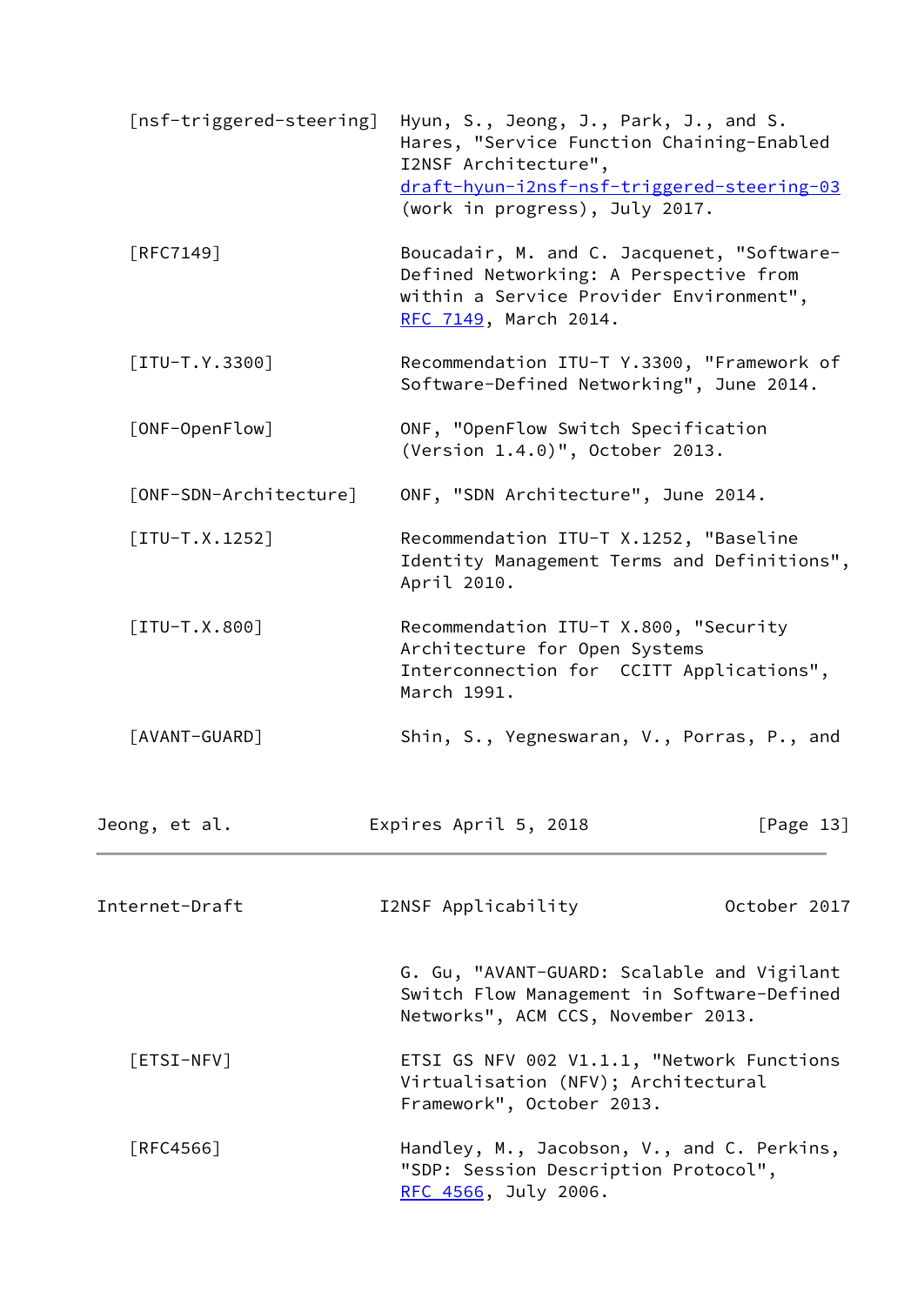<span id="page-15-1"></span><span id="page-15-0"></span>

| [i2nsf-terminology] | Hares, S., Strassner, J., Lopez, D., Xia,<br>L., and H. Birkholz, "Interface to Network<br>Security Functions (I2NSF) Terminology",<br>draft-ietf-i2nsf-terminology-04 (work in<br>progress), July 2017. |
|---------------------|----------------------------------------------------------------------------------------------------------------------------------------------------------------------------------------------------------|
| [opsawg-firewalls]  | Baker, F. and P. Hoffman, "On Firewalls in<br>Internet Security",<br>draft-ietf-opsawg-firewalls-01 (work in<br>progress), October 2012.                                                                 |
| <b>FRFC81921</b>    | Hares, S., Lopez, D., Zarny, M., Jacquenet,<br>C., Kumar, R., and J. Jeong, "Interface to<br>Network Security Functions (I2NSF): Problem<br>Statement and Use Cases", RFC 8192,<br>July 2017.            |

Authors' Addresses

 Jaehoon Paul Jeong Department of Software Sungkyunkwan University 2066 Seobu-Ro, Jangan-Gu Suwon, Gyeonggi-Do 16419 Republic of Korea

 Phone: +82 31 299 4957 Fax: +82 31 290 7996 EMail: pauljeong@skku.edu URI: <http://iotlab.skku.edu/people-jaehoon-jeong.php>

| Jeong, et al. | Expires April 5, 2018 | [Page 14] |
|---------------|-----------------------|-----------|
|               |                       |           |

Internet-Draft I2NSF Applicability October 2017

 Sangwon Hyun Department of Software Sungkyunkwan University 2066 Seobu-Ro, Jangan-Gu